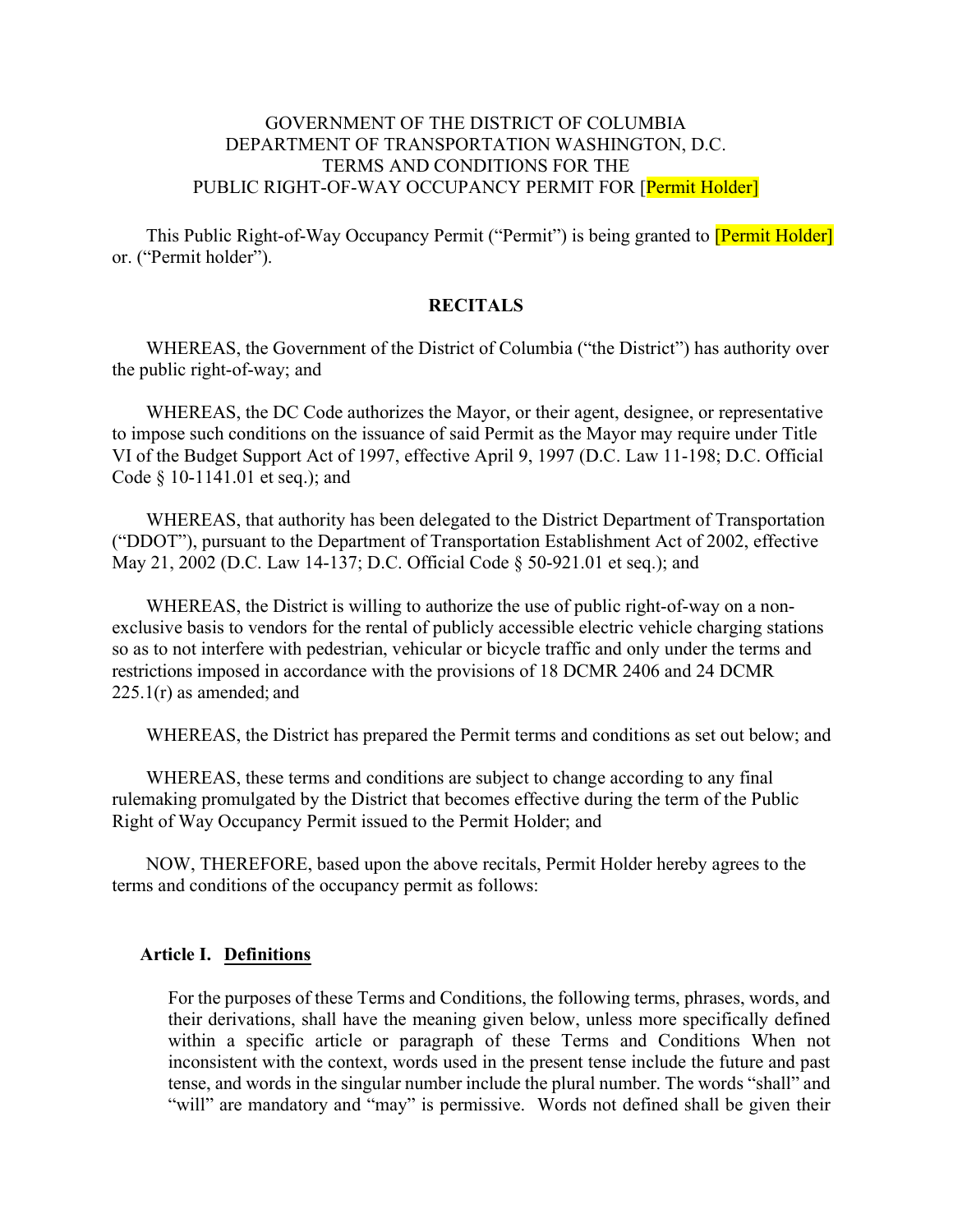common and ordinary meaning.

- A. Electric vehicle: means a motor vehicle as defined in 24DCMR1699 that is propelled by an electric motor and is capable of being recharged from an external source of electricity.
- B. Electric vehicle charging station: means a publicly accessible facility or equipment that is located in the public right-of-way, including any public space in the District, and is used to charge the battery or other energy storage device of an electric vehicle.
- C. Public right-of-way: the surface, the air space above the surface (including air space immediately adjacent to a private structure located on Public Space or in a Public Rightof-Way), and the area below the surface of any public street, bridge, tunnel, highway, lane, path, alley, sidewalk, or boulevard
- D. Public space: all the publicly-owned property between the property lines on a street, park, or other public property as such property lines are shown on the records of the District, and includes any roadway, tree space, sidewalk, or public parking between such property lines.
- E. Tree Protection Zone: means an area equal to one (1) foot six (6) inches for each inch of the tree's diameter measured at four (4) feet six (6) inches from grade, or a minimum of fifteen (15) feet, whichever is greater. The protected zone shall be measured from the outside of the tree to protect root growth.

### Article II. Responsibilities of DDOT

DDOT will ensure that enforcement agencies have sufficient information to properly enforce parking regulations at designated on-street parking spaces and electric vehicle charging stations.

### Article III. Responsibilities of the Permit Holder

- A. The Permit Holder is required to apply for all Public Space Permits for the construction of all electric vehicle charging stations and occupancy of public space during construction.
- B. The Permit Holder is required to pay all incurred utility-related fees directly to the utility provider.
- C. Permit Holder shall install an electric vehicle charging station no later than ten (10 weeks) after receiving a permit.
- D. The Permit Holder may maintain the curbside parking spaces with painting and striping of asphalt approved by DDOT and compliant with DC Municipal Regulations (DCMR), DDOT's Design and Engineering Manual (DEM), and DDOT's Standard Specifications for Highways and Structures (currently known as the "Gold Book").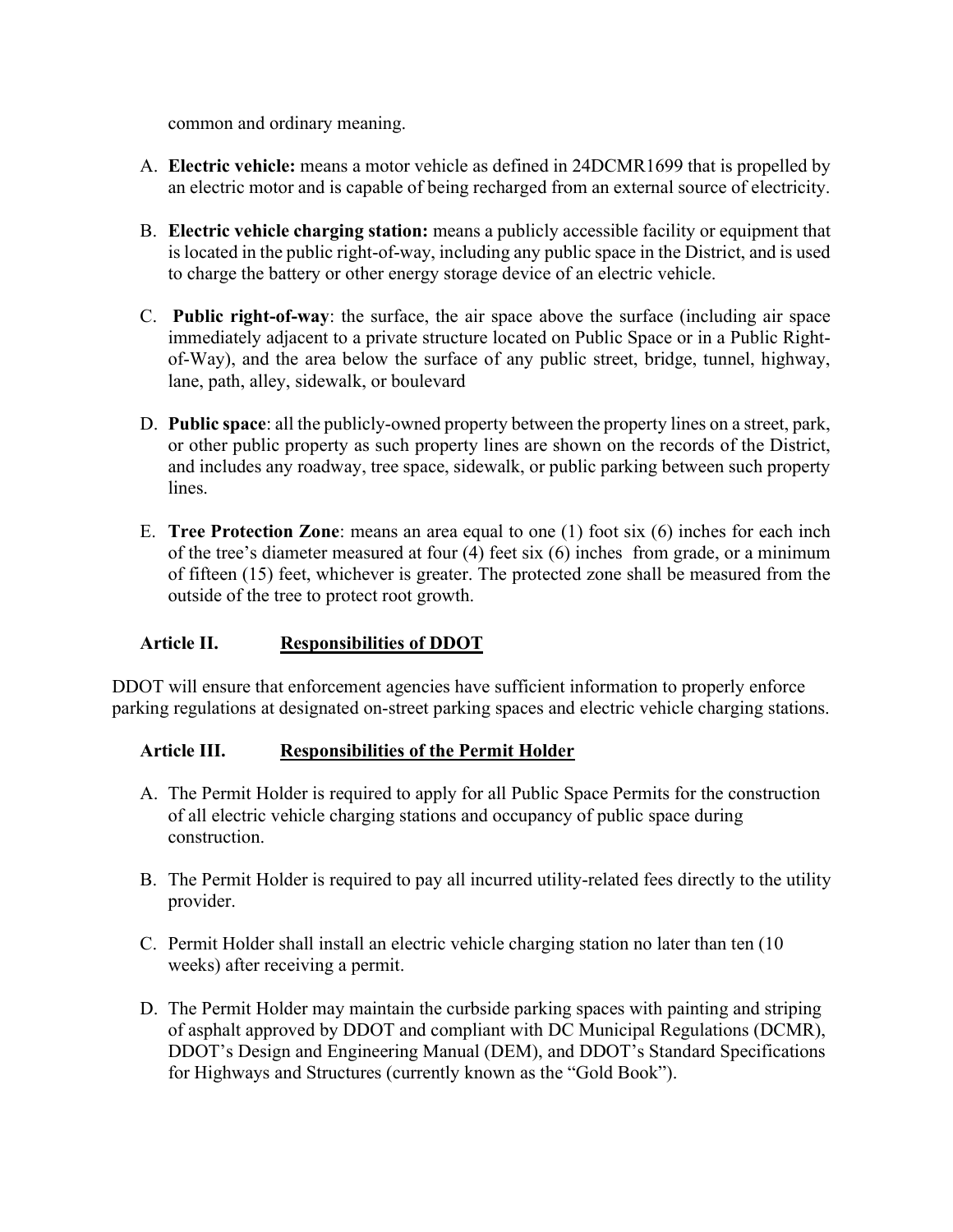- E. After a precipitation event, the Permit Holder shall maintain the stations free of snow or ice in compliance with Chapter 17 of Title 24 of the DCMR.
- F. For every two (2) chargers installed in the Central Business District seven (7) must be installed outside, until the applicant has installed a station in each Ward. An applicant's fifteenth  $(15<sup>th</sup>)$  application for permit is contingent upon coverage in each Ward.
- G. The rate assessed to electric vehicle owners for charging must be competitive with rates assessed at charging stations in jurisdictions comprising the Metropolitan Washington Council of Governments.
- H. If a proposed electric vehicle charging station is located on a block with Residential Permit Parking restriction, the applicant shall provide notice to the affected ANC or ANCs pursuant to D.C. Official Code § 1–309.10 in order to receive a public space occupancy permit.
- I. The Permit Holder shall maintain the appearance of all assets to be free of graffiti and any obstructions to a charging station's display. To the extent a charging station's display is obstructed due to vandalism or wear and tear, the Permit Holder shall clean or replace such surfaces to ensure adequate visibility of a charging station's display.
- J. The Permit Holder shall ensure each charging station is in working order, safe to operate, well-maintained, and clean.
- K. Within five (5) business days of becoming aware of a failure pursuant to I and J, the Permit Holder shall repair each issue. However, if the failure pursuant to I and J is structural or unable to be repaired in five (5) business days, Permit Holder shall provide a plan to repair such issue with an estimated completion date, subject to DDOT's approval.
- L. The Permit Holder shall be responsible for coordinating with DDOT, the Metropolitan Police Department, and other emergency response organizations in its response to emergency incidents (e.g. crashes) related to the assets for which it is responsible. For this permit, this includes incidents related to downed charging stations and any other possible public safety issue related to the condition of any charging station. The Permit Holder shall respond within two (2) hours of notification by the District and make the roadway and sidewalk safe by removing hazards from the right-of-way, if needed, and providing 24 hour a day across seven (7) days a week coverage to respond to emergencies. The Permit Holder shall bear the costs of emergency response actions as part of their responsibilities as Permit Holder.
- M. The Permit Holder shall communicate via the application platform, the level of charge of the electric vehicle's battery to the customer in real time.

### Article IV. Parking Rates and Restrictions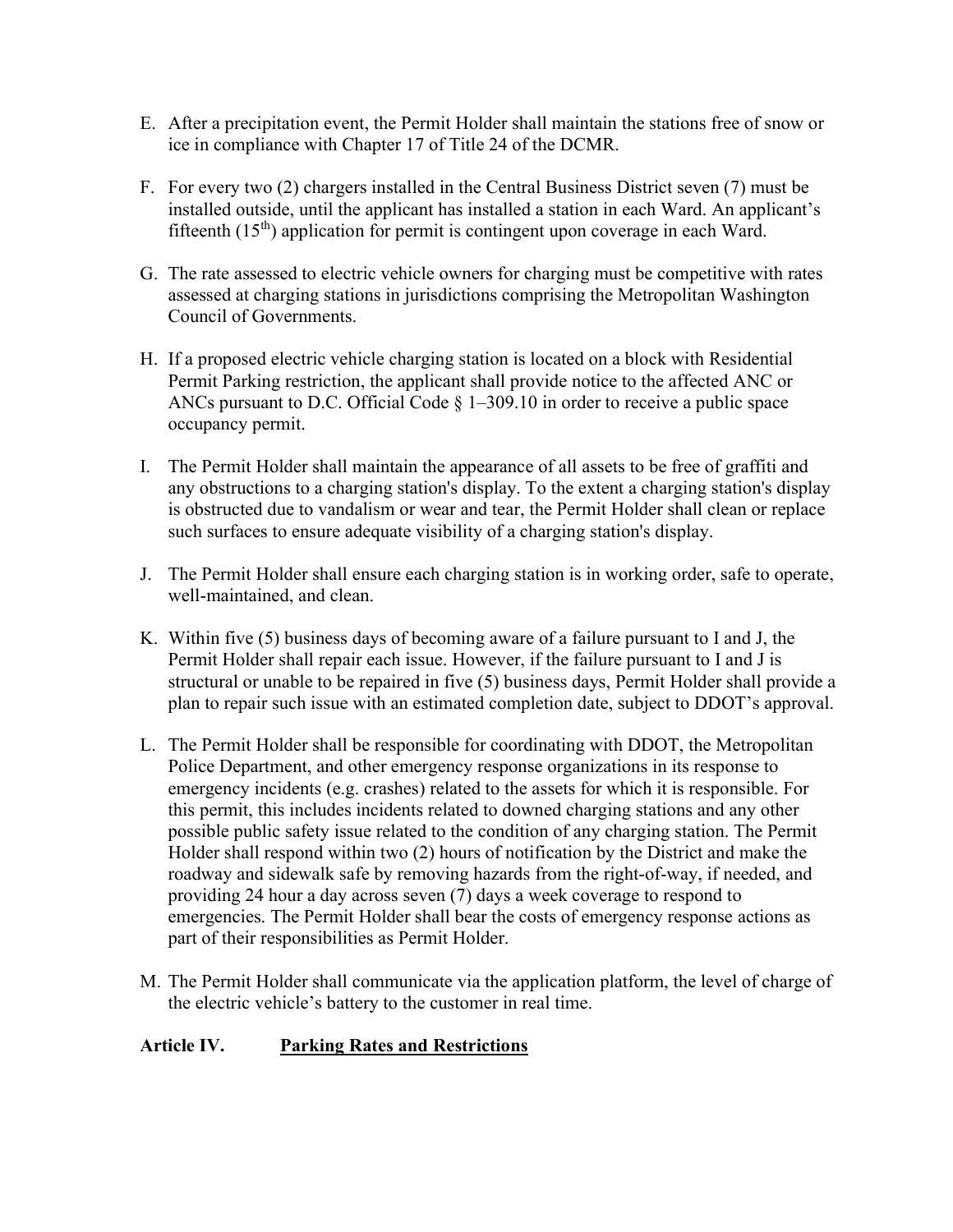- A. The Permit Holder is required to collect parking meter fees and dispense that amount to DDOT quarterly.
- B. The rates and restrictions for parking meters at electric vehicle charging stations shall be as follows:
	- 1. Between the hours of 9:00AM and 8:00PM, Monday through Sunday, the rate shall be one dollar (\$1.00) per hour while the vehicle is charging and ten dollars (\$10.00) per hour after charging has completed.
	- 2. Between the hours of 9:00AM and 8:00PM, Monday through Sunday, the maximum amount of time permissible to park or charge is 4 hours total.
- C. The ten dollars (\$10.00) per hour rate after charging has completed shall not begin until twenty (20) minutes after the electric vehicle's charge is completed.

## Article V. Electric Vehicle Charging Station Siting Standards

In addition to other applicable standards, all installations and siting must comply with DC Municipal Regulations (DCMR), DDOT's Design and Engineering Manual (DEM), and DDOT's Standard Specifications for Highways and Structures (currently known as the "Gold Book"). Any other applicable standards and any updates to these regulations and standards that are relevant to the siting of EV charging stations or are more restrictive than siting standards described below supersedes these standards.

- A. The Reserved Curbside Space shall:
	- 1. Be no more than forty (40) feet for a single charging station that serves at least two (2) vehicles;
	- 2. Not be in any location where parking is currently prohibited, including on streets with rush hour restrictions;
	- 3. Not be in any location where an accessible meter exists; unless the accessible meter is relocated at the cost of the applicant and as approved by DDOT;
	- 4. Not preclude the installation of any of the recommendations in moveDC's transit or bicycle mobility priority network unless provided an exception from DDOT;
	- 5. Not conflict with projects included in the most recently issued Statewide Transportation Improvement Program unless provided an exception from DDOT; and
	- 6. Be approved for this use by the Public Space Committee pursuant to the permit.
- B. Charging Stations shall comply with Chapter 3, Section 309, "Operable Parts," of the Americans with Disabilities Act (ADA) Accessibility Standards and the following siting specifications:
	- 1. Charging stations shall not present impediments to safe and efficient pedestrian passage, nor hinder ADA access.
	- 2. Charging stations shall meet ADA requirements to include maintaining unobstructed a minimum of two (2) feet from the outermost edge of curb ramp flares and a five (5) foot radius at the top edge of curb ramps.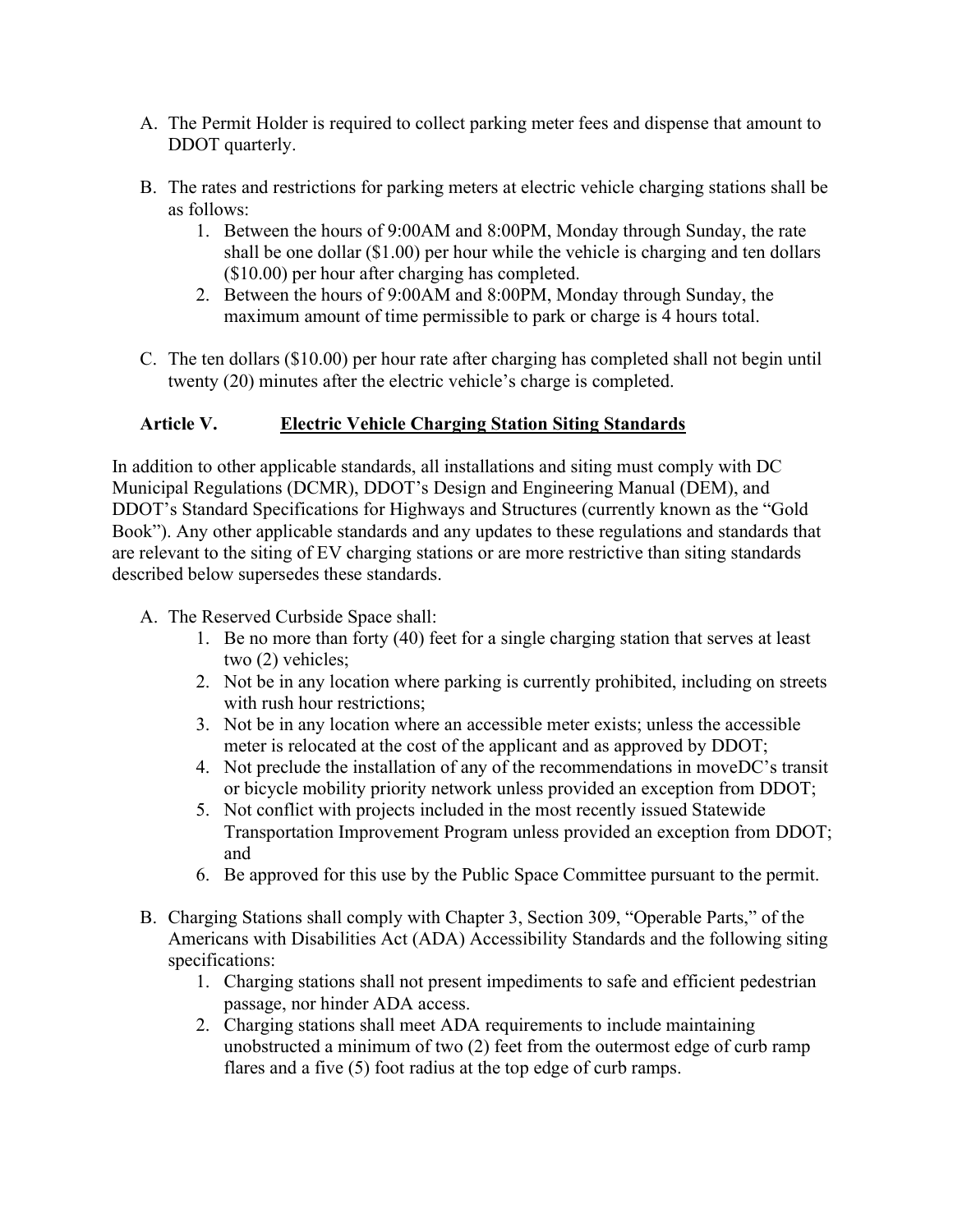- 3. The outer edge of charging stations shall be placed a minimum of two (2) feet from the curb.
- 4. The inner edge of charging stations shall not be within the clear pedestrian path of the sidewalk. Specifically, this means that on low-volume streets, there shall be a minimum of a six (6) foot clear pedestrian path. On high-volume residential streets, there shall be a minimum of an eight (8) foot clear pedestrian path. On sidewalks within the Central Business District and on commercial streets, there shall be a minimum of a ten (10) foot clear pedestrian path.
- 5. Charging stations shall be a minimum of five (5) feet from an alley or driveway.
- 6. Charging stations shall be a minimum of five (5) feet from a stop bar (line extended)
- 7. be located ten (10) feet or more from a fire hydrant;
- 8. be located more than twenty-five (25) feet of a marked or unmarked intersection;
- 9. display contact information of the Permit Holder to report any issues
- C. Tree Protection
	- 1. Charging stations shall not be located within an existing tree protection zone.
	- 2. Charging stations shall not be placed within fifteen (15) feet of any open tree planting space, according to the records of the District Department of Transportation Urban Forestry Division.
	- 3. No street tree shall be removed, pruned, or have its protected zone impacted, to accommodate the installation, replacement, or use of a charging station
	- 4. Charging stations shall be located in the sidewalk zone of the right-of-way, where one exists.
	- 5. Charging stations including their installation shall not harm nor hinder any existing street trees, nor prevent the siting of a new street tree. Charging stations much must comply with DDOT's Gold Book standards for tree and root protection (Section 608) and trees and utilities (Section 207). Any new conduits for charging stations shall be outside the drip line Tree Protection Zone for all existing street trees.
- D. Utilities and Infrastructure Protection
	- 1. Charging stations shall be a minimum of three (3) feet from light poles and traffic signal poles.
	- 2. Charging station Permit Holder shall not tie into DDOT conduits for lights and signals.
- E. Bicycle Infrastructure Protection
	- 1. Charging stations shall be a minimum of (three) 3 feet from bike racks.
	- 2. Charging stations shall not interfere with the operation of Capital Bikeshare docks and stations. This requires a minimum of six (6) feet of clearance from the rear wheel of a docked bicycle, (five) 5 feet distance from each end of a station, and should not be installed in such a way that would prevent solar access to the solar panel.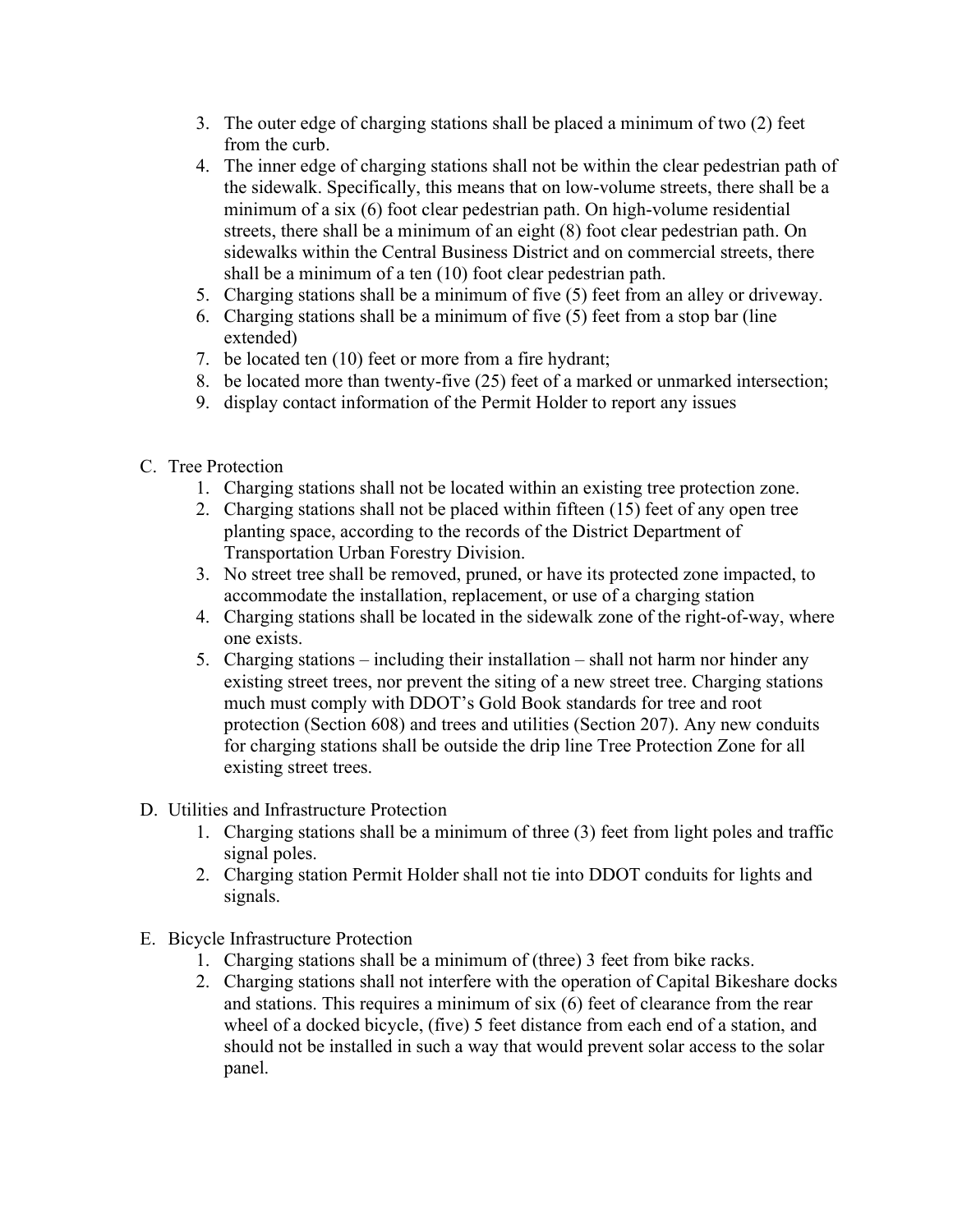# Article VI. Reporting Requirement

A. The following information shall be reported to DDOT by the Permit holder on a quarterly basis:

- 1. Amount of energy consumed at the charging station;
- 2. Location, time of day, and duration of each use of the charging station;
- 3. Manner in which the customer paid to use the station; and.
- 4. Total number of hours charging and not charging while the vehicles were plugged-in or occupying the space.

# Article VII. Insurance Requirements

See Attachment A.

### Article VIII. Indemnification.

- A. Permit Holder shall defend, indemnify and hold harmless the District, its officers, directors, employees, agents, servants, successors, assigns and subsidiaries (collectively "the Indemnified Parties"), from and against any and all losses and liabilities, penalties, fines, forfeitures, demands, claims, causes of action, suits, costs and expenses incidental thereto (including cost of defense and attorney's fees), which any of the Indemnified Parties may hereafter incur, be responsible for, or pay as a result of any and all legal liabilities associated with the use of the public right-of-way by Permit Holder, provided that Permit Holder shall not be so obligated in the event that the claim or occurrence at issue arose out of the gross negligence or willful misconduct of the Indemnified Parties or any one of them.
- B. Permit Holder also agrees to hold harmless the District and its officers and employees for any loss or damage to persons or property, arising out of or in any way related to Permit holder's use of the public space, public right-of-way, or public structure.

### Article IX. Advertising.

- A. Permit Holder shall not advertise or publish DDOT or the District of Columbia government's participation in or endorsement of the program in Permit Holder's marketing or promotional materials without DDOT's prior written consent.
- B. Permit Holder shall not utilize charging infrastructure for the sale or display of thirdparty advertising.

### Article X. **Anti-competitive Behavior**

Permit Holder agrees not to engage in anti-competitive behavior with other electric vehicle charging station Permit Holders, including falsifying data or sabotaging stations.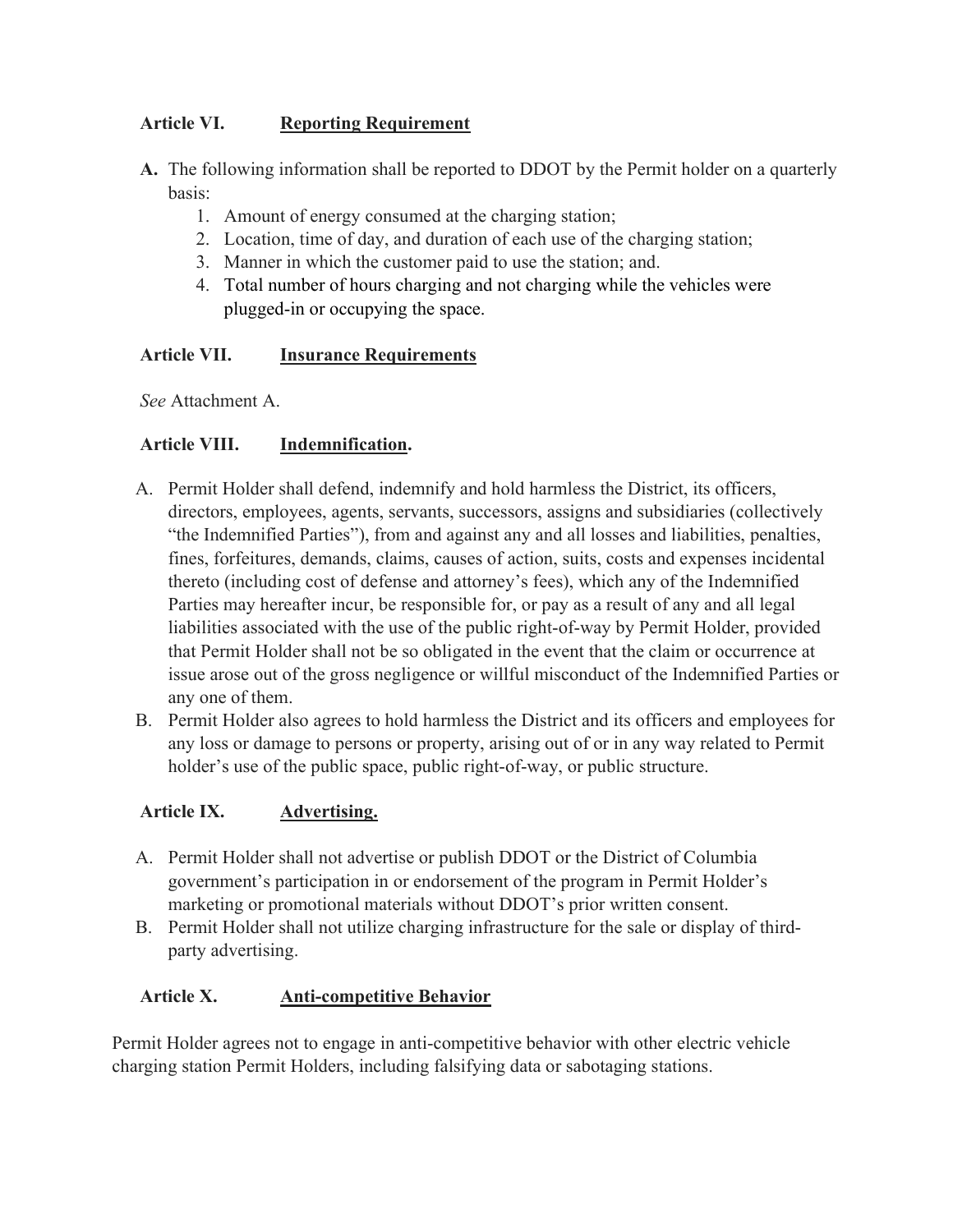### Article XI. Enforcement or Revocation of Permit

- A. DDOT may revoke the Permit Holder's permit for failure to comply with any of these Terms and Conditions.
- B. If the Permit Holder shall materially default in its obligation under this Permit and such default is not cured within a reasonable time following notice by DDOT, then DDOT may by action, writ, or other proceeding, enforce its right to require the Permit Holder to carry out and perform such obligations pursuant to this Permit, or revoke the Permit.
- C. Permit Holder may not reassign the permit to another entity without express written permission from DDOT.

## Article XII. Key Officials and Contact Persons

All notices, requests, modifications, and other communications that are required to be in writing shall be personally delivered or mailed via first class mail or emailed to the addresses below:

| A: For DDOT                           | B: For [Permit Holder] |
|---------------------------------------|------------------------|
| <b>KEY OFFICIAL</b>                   | <b>KEY OFFICIAL</b>    |
| <b>Everett Lott, Interim Director</b> | Name, title            |
| 250 M St. SE                          | Address                |
| <b>Washington DC 20003</b>            | City, State, ZIP       |
| $202 - 671 - 2740$ (office)           | Phone Number(s)        |
| $202 - 671 - 0617$ (fax)              | <b>Email Address</b>   |
| Everett.lott@dc.gov                   |                        |
| <b>CONTACT PERSON</b>                 | <b>CONTACT PERSON</b>  |
| <b>Haley Peckett</b>                  | Name, title            |
| <b>250 M St SE</b>                    | Address                |
| <b>Washington DC 20003</b>            | City, State, ZIP       |
| haley.peckett@dc.gov                  | Phone Number(s)        |
|                                       | <b>Email Address</b>   |

Permit Holder may change the persons, addresses, and numbers for receipt of notices, requests, modifications and other communications by written notice to DDOT at the last noticed address.

### Article XIII. Effective Date, Term of Permit, and Modification

- A. The Permit shall be effective on Month and Day, Year, and shall remain in effect until December 31, Year.
- B. Any modification of the Permit shall be valid only if approved by DDOT in writing.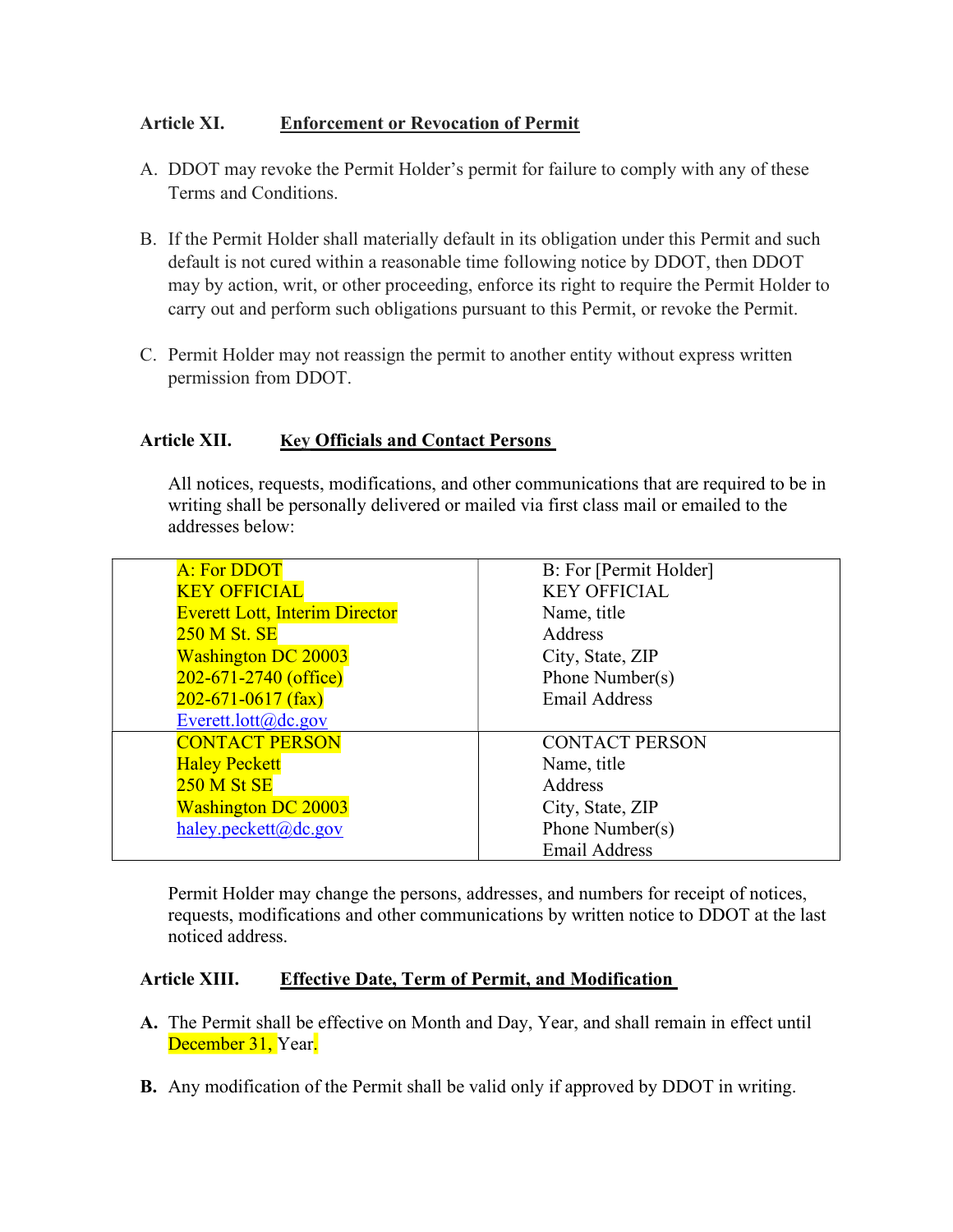## Article XIV. Required and Standard Clauses

- A. Monitoring and Records. Permit Holder will be subject to scheduled and unscheduled monitoring reviews to ensure compliance with all applicable requirements. DDOT shall maintain records of all actions taken pursuant to the Permit and these Terms and Conditions and shall make records available to Permit Holder for inspection, if requested.
- B. Assignment. No transfer or assignment of the Permit, or of any part thereof or interest therein, directly or indirectly, voluntarily or involuntarily, shall be made unless such transfer or assignment is first approved in writing by DDOT.
- C. Confidential Information. DDOT and Permit Holder will use, restrict, safeguard and dispose of all information related to the Permit and these Terms and Conditions, in accordance with all relevant federal and local statutes, regulations, and policies. Information received by either DDOT or Permit holder in the performance of responsibilities associated with the Permit and these Terms and Conditions shall remain the property of DDOT.

## Article XV. Affirmations

- A. Authority. Permit Holder has the power to enter into these Terms and Conditions and the undersigned has full power, authority and legal right to enter into these Terms and Conditions and to undertake the implementation of the Permit contemplated herein.
- B. Tax Certificate. Permit Holder certifies that it has paid all of its taxes owed to the District of Columbia and is in good standing with the Office of Tax and Revenue as of the date of this Agreement and has a Clean Hands Certificate from the Office of Tax and Revenue dated this year.
- C. Good Standing. Permit Holder certifies that it is in good standing with the Department of Consumer and Regulatory Affairs and has a Certificate of Good Standing from the Department of Consumer and Regulatory Affairs dated this year.

# Article XVI. Termination

Notwithstanding the provisions in Article XIII and Article XI, DDOT may terminate the Permit and these Terms and Conditions in whole or in part by giving reasonable advance written notice to [Permit Holder].

[The rest of this page is left intentionally blank. Signatures are listed on the next page.]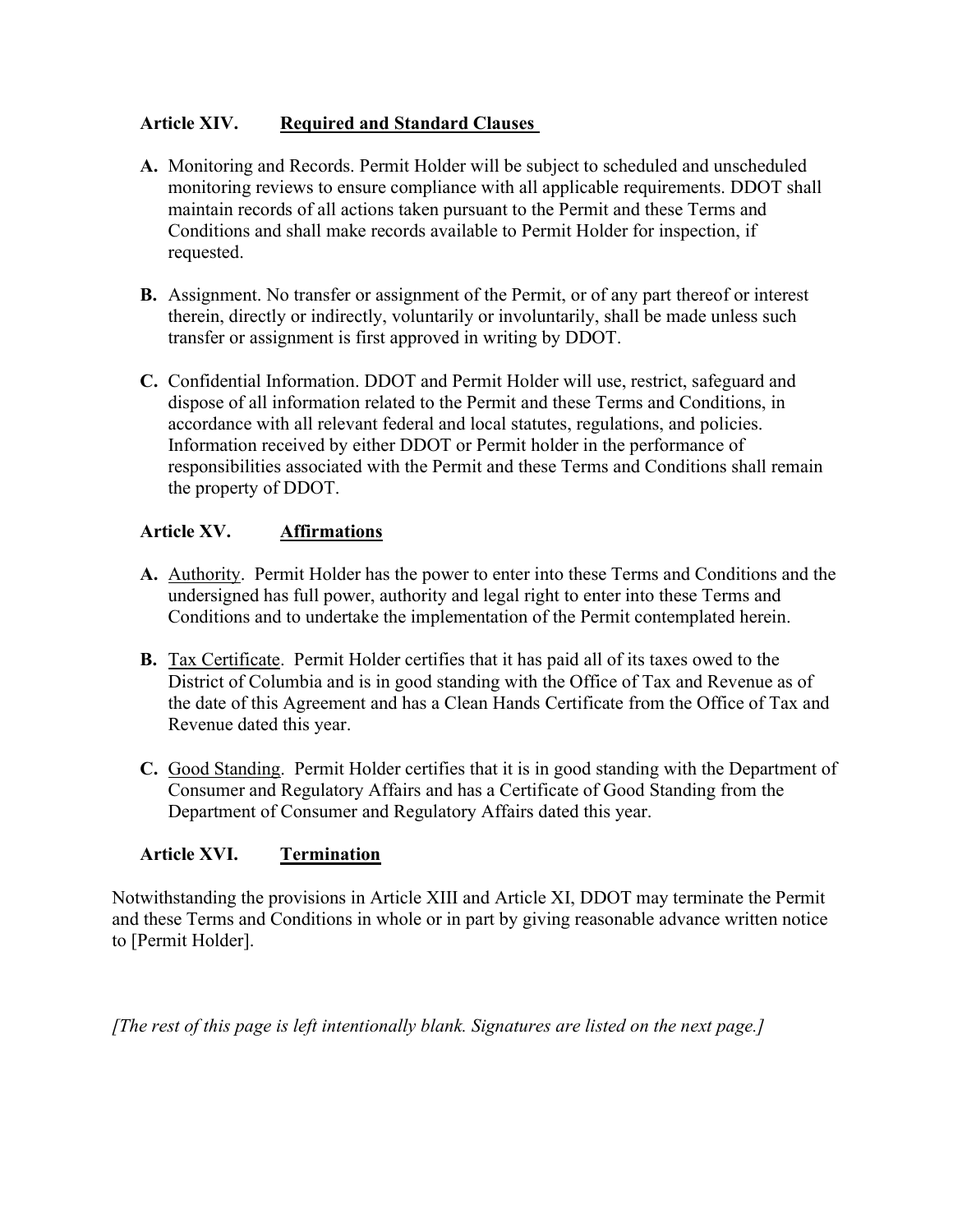IN WITNESS WHEREOF, the undersigned has caused these presents to be executed on the date specified below. By signing below, [Permit Holder] agrees to be bound by these Terms and Conditions.

[Permit Holder]

| - |
|---|
|---|

| - |
|---|
|---|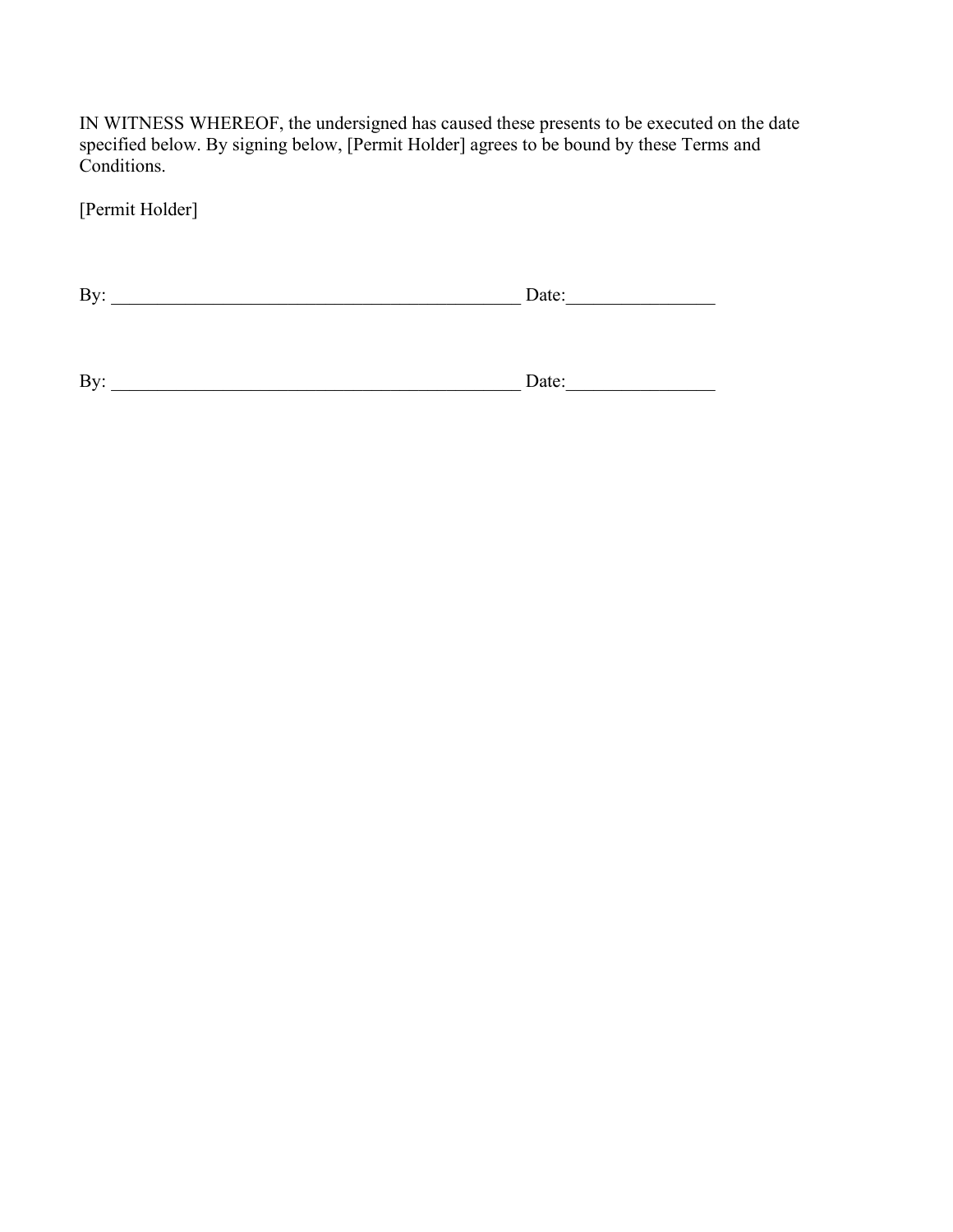#### Attachment A

#### INSURANCE

A. GENERAL REQUIREMENTS. The Permittee at its sole expense shall procure and maintain, during the entire period of performance under this permit, the types of insurance specified below. The Permittee shall have its insurance broker or insurance company submit a Certificate of Insurance to the DDOT giving evidence of the required coverage prior to commencing performance under this permit. In no event shall any work be performed until the required Certificates of Insurance signed by an authorized representative of the insurer(s) have been provided to, and accepted by, the DDOT. All insurance shall be written with financially responsible companies authorized to do business in the District of Columbia or in the jurisdiction where the work is to be performed and have an A.M. Best Company rating of A- / VII or higher. Should the Permittee decide to engage a Contractor for segments of the work under this permit and wish to alter the insurance requirements for the Contractor, then, prior to commencement of work by the Contractor, the Permittee shall submit in writing the name and brief description of work to be performed by the Contractor on the Contractors Insurance Requirement Template provided by the DDOT, to the Office of Risk Management (ORM). ORM will determine the insurance requirements applicable to the Contractor and promptly deliver such requirements in writing to the Permittee and the DDOT. The Permittee must provide proof of the Contractor's required insurance prior to commencement of work by the Contractor. If the Permittee decides to engage a Contractor without requesting from ORM specific insurance requirements for the Contractor, such Contractor shall have the same insurance requirements as the Permittee.

All required policies shall contain a waiver of subrogation provision in favor of the Government of the District of Columbia.

The Government of the District of Columbia shall be included in all policies required hereunder to be maintained by the Permittee and its Contractors (except for workers' compensation and professional liability insurance) as an additional insureds for claims against The Government of the District of Columbia relating to this permit, with the understanding that any affirmative obligation imposed upon the insured Permittee or its Contractors (including without limitation the liability to pay premiums) shall be the sole obligation of the Permittee or its Contractors, and not the additional insured. The additional insured status under the Permittee's and its Contractors' Commercial General Liability insurance policies shall be effected using the ISO Additional Insured Endorsement form CG 20 10 11 85 (or CG 20 10 07 04 and CG 20 37 07 04) or such other endorsement or combination of endorsements providing coverage at least as broad and approved by the DDOT in writing. All of the Permittee's and its Contractors' liability policies (except for workers' compensation and professional liability insurance) shall be endorsed using ISO form CG 20 01 04 13 or its equivalent so as to indicate that such policies provide primary coverage (without any right of contribution by any other insurance, reinsurance or self-insurance, including any deductible or retention, maintained by an Additional Insured) for all claims against the additional insured arising out of the performance of this Statement of Work by the Permittee or its Contractors, or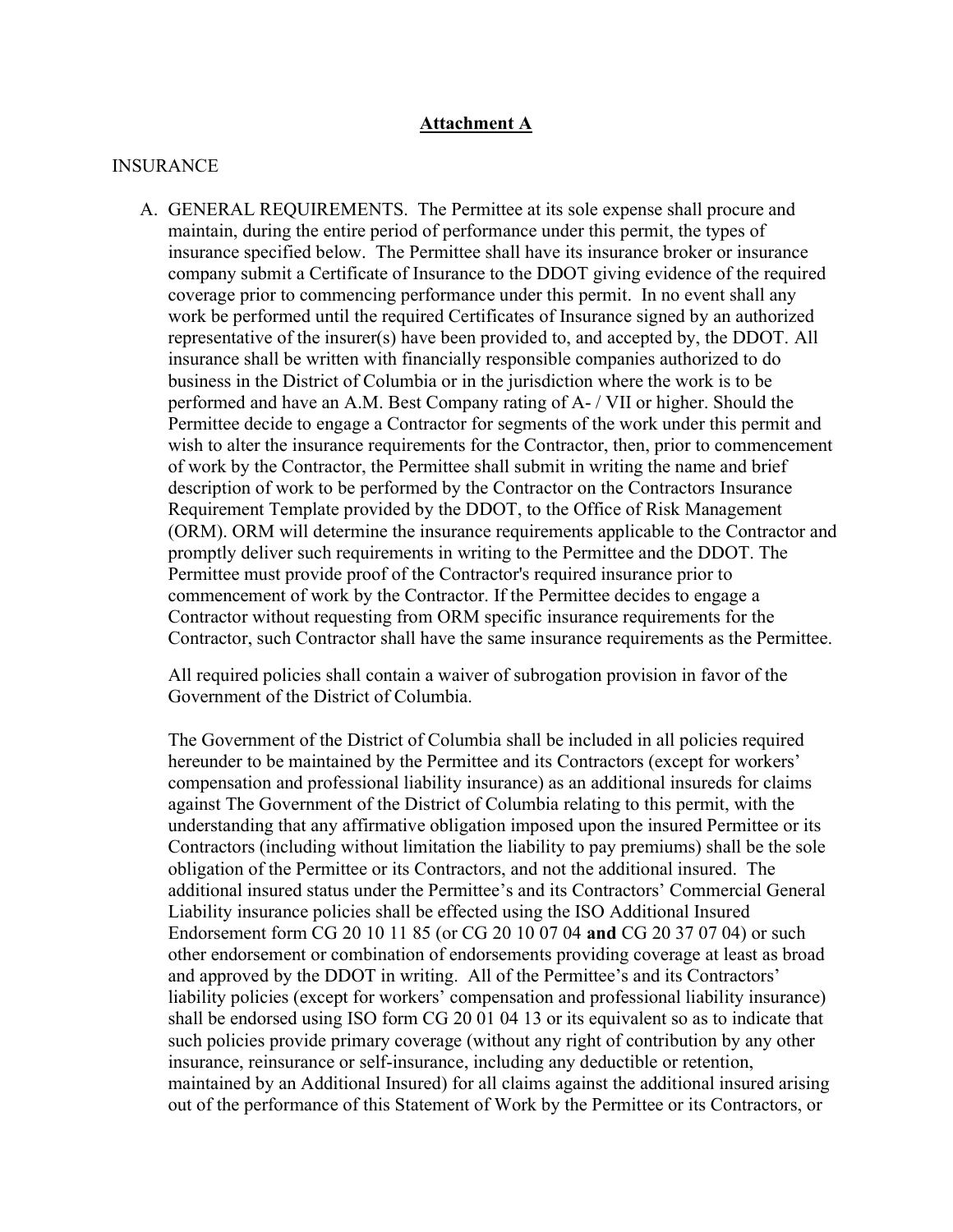anyone for whom the Permittee or its Contractors may be liable. These policies shall include a separation of insureds clause applicable to the additional insured.

 If the Permittee and/or its Contractors maintain broader coverage and/or higher limits than the minimums shown below, the District requires and shall be entitled to the broader coverage and/or the higher limits maintained by the Permittee and Contractors.

1. Commercial General Liability Insurance ("CGL") - The Permittee shall provide evidence satisfactory to the DDOT with respect to the permit that it carries a CGL policy, written on an occurrence (not claims-made) basis, on Insurance Services Office, Inc. ("ISO") form CG 00 01 04 13 (or another occurrence-based form with coverage at least as broad and approved by the DDOT in writing), covering liability for all ongoing and completed operations of the Permittee, including ongoing and completed operations under all contracts, and covering claims for bodily injury, including without limitation sickness, disease or death of any persons, injury to or destruction of property, including loss of use resulting therefrom, personal and advertising injury, and including coverage for liability arising out of an Insured Contract (including the tort liability of another assumed in a contract) and acts of terrorism (whether caused by a foreign or domestic source). Such coverage shall have limits of liability of not less than \$1,000,000 each occurrence, a \$2,000,000 general aggregate (including a per location or per project aggregate limit endorsement, if applicable) limit, a \$1,000,000 personal and advertising injury limit, and a \$2,000,000 products-completed operations aggregate limit.

The Permittee should be named as an additional insured on the applicable manufacturer's/distributer's Commercial General Liability policy using Insurance Services Office, Inc. ("ISO") form CG 20 15 04 13 (or another occurrence-based form with coverage at least as broad).

The DDOT will collect, review for accuracy and maintain all warranties for goods and services.

- 2. Automobile Liability Insurance The Permittee shall provide evidence satisfactory to the DDOT of commercial (business) automobile liability insurance written on ISO form CA 00 01 10 13 (or another form with coverage at least as broad and approved by the DDOT in writing) including coverage for all owned, hired, borrowed and nonowned vehicles and equipment used by the Permittee, with minimum per accident limits equal to the greater of (i) the limits set forth in the Permittee's commercial automobile liability policy or (ii) \$1,000,000 per occurrence combined single limit for bodily injury and property damage.
- 3. Workers' Compensation Insurance The Permittee shall provide evidence satisfactory to the DDOT of Workers' Compensation insurance in accordance with the statutory mandates of the District of Columbia.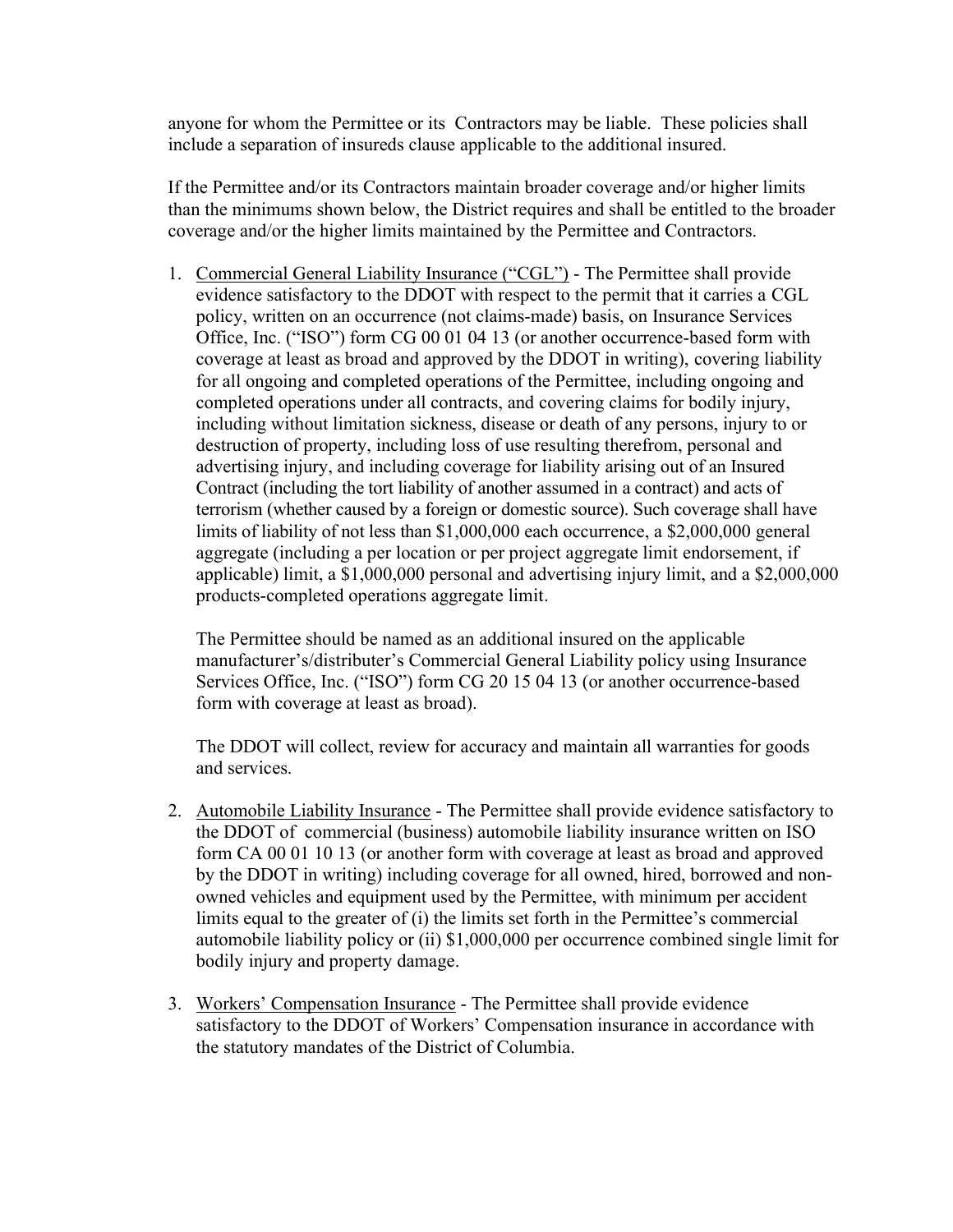Employer's Liability Insurance - The Permittee shall provide evidence satisfactory to the DDOT of employer's liability insurance as follows: \$500,000 per accident for injury; \$500,000 per employee for disease; and \$500,000 for policy disease limit.

 All insurance required by this paragraph 3 shall include a waiver of subrogation endorsement for the benefit of Government of the District of Columbia.

- 4. Cyber Liability Insurance The Permittee shall provide evidence satisfactory to the DDOT of Cyber Liability Insurance, with limits not less than \$2,000,000 per occurrence or claim, \$2,000,000 aggregate. Coverage shall be sufficiently broad to respond to the duties and obligations as is undertaken by Permittee in this agreement and shall include, but not limited to, claims involving infringement of intellectual property, including but not limited to infringement of copyright, trademark, trade dress, invasion of privacy violations, information theft, damage to or destruction of electronic information, release of private information, alteration of electronic information, extortion and network security. The policy shall provide coverage for breach response costs as well as regulatory fines and penalties as well as credit monitoring expenses with limits sufficient to respond to these obligations. Limits may not be shared with other lines of coverage.
- 5. Commercial Umbrella or Excess Liability The Permittee shall provide evidence satisfactory to the DDOT of commercial umbrella or excess liability insurance with minimum limits equal to the greater of (i) the limits set forth in the Permittee's umbrella or excess liability policy or (ii) \$5,000,000 per occurrence and \$5,000,000 in the annual aggregate, following the form and in excess of all liability policies. All liability coverages must be scheduled under the umbrella and/or excess policy. The insurance required under this paragraph shall be written in a form that annually reinstates all required limits. Coverage shall be primary to any insurance, selfinsurance or reinsurance maintained by the District and the "other insurance" provision must be amended in accordance with this requirement and principles of vertical exhaustion.

### B. PRIMARY AND NONCONTRIBUTORY INSURANCE

The insurance required herein shall be primary to and will not seek contribution from any other insurance, reinsurance or self-insurance including any deductible or retention, maintained by the Government of the District of Columbia.

- C. DURATION. The Permittee shall carry all required insurance throughout the effective term of the permit and shall carry listed coverages for ten years for construction projects following final acceptance of the work performed under this permit and two years for non-construction related permits.
- D. LIABILITY. These are the required minimum insurance requirements established by the District of Columbia. However, the required minimum insurance requirements provided above will not in any way limit the Permittee's liability under this permit.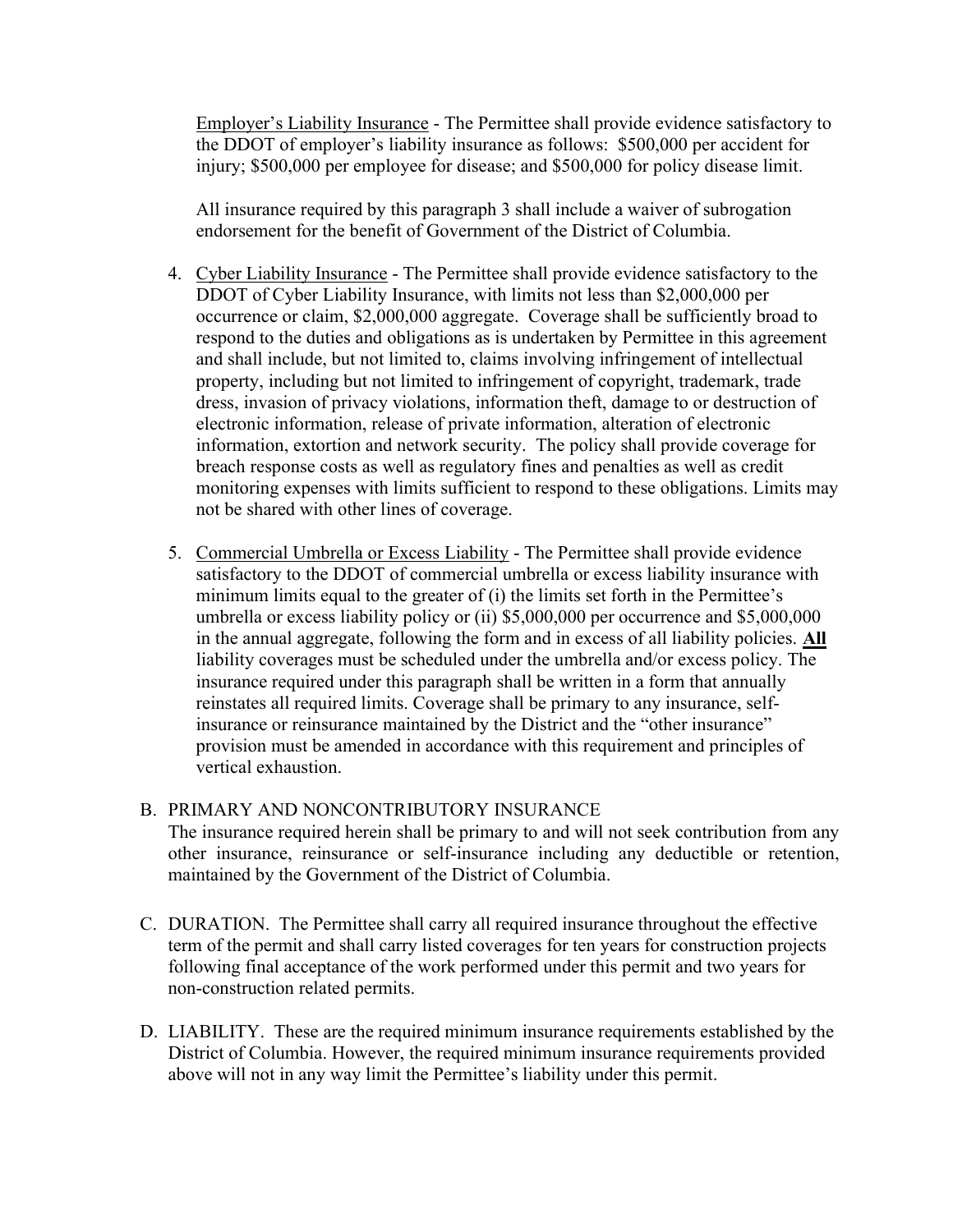- E. PERMITTEE'S PROPERTY. Permittee and Contractors are solely responsible for any loss or damage to their personal property, including but not limited to tools and equipment, scaffolding and temporary structures, rented machinery, or owned and leased equipment. A waiver of subrogation shall apply in favor of the District of Columbia.
- F. MEASURE OF PAYMENT. The District shall not make any separate measure or payment for the cost of insurance and bonds.
- G. NOTIFICATION. The Permittee shall ensure that all policies provide that the DDOT shall be given thirty (30) days prior written notice in the event of coverage and / or limit changes or if the policy is canceled prior to the expiration date shown on the certificate. The Permittee shall provide the DDOT with ten (10) days prior written notice in the event of non-payment of premium. The Permittee will also provide the DDOT with an updated Certificate of Insurance should its insurance coverages renew during the permit.
- H. CERTIFICATES OF INSURANCE. The Permittee shall submit certificates of insurance giving evidence of the required coverage as specified in this section prior to commencing work. Certificates of insurance must reference the corresponding permit number. Evidence of insurance shall be submitted to:

#### The Government of the District of Columbia

And mailed to the attention of: DC Department of Transportation Public Space Management 1100 4<sup>th</sup> St. SW 3<sup>rd</sup> floor Washington, DC 20003 Phone: (202) 673-6813

 The DDOT may request and the Permittee shall promptly deliver updated certificates of insurance, endorsements indicating the required coverages, and/or certified copies of the insurance policies. If the insurance initially obtained by the Permittee expires prior to expiration of the permit, renewal certificates of insurance and additional insured and other endorsements shall be furnished to the DDOT prior to the date of expiration of all such initial insurance. For all coverage required to be maintained after completion, an additional certificate of insurance evidencing such coverage shall be submitted to the DDOT on an annual basis as the coverage is renewed (or replaced).

- I. DISCLOSURE OF INFORMATION. The Permittee agrees that the District may disclose the name and contact information of its insurers to any third party which presents a claim against the District for any damages or claims resulting from or arising out of work performed by the Permittee, its agents, employees, servants or Contractors in association of this permit.
- J. CARRIER RATINGS. All Permittee's and its Contractors' insurance required in connection with this permit shall be written by insurance companies with an A.M. Best